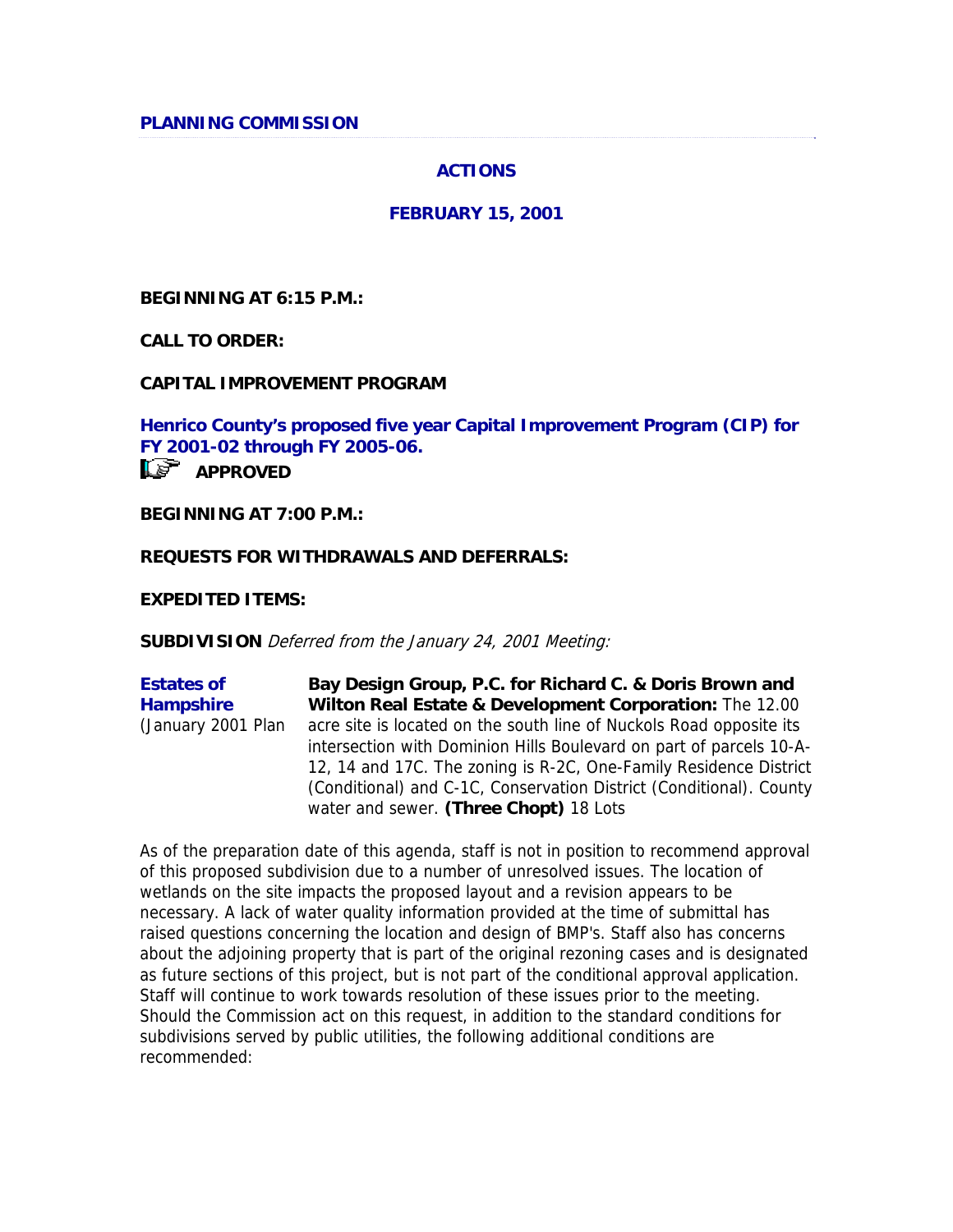12. Each lot shall contain at least 18,000 square feet, exclusive of floodplain areas.

13. The limits and elevation of the 100-year frequency flood shall be conspicuously noted on the plat and construction plans and labeled "Limits of 100-Year Floodplain." Dedicate floodplain as a "Variable Width Drainage & Utility Easement."

14. The detailed plant list and specifications for the landscaping to be provided within the 30-foot-wide planting strip easement along Nuckols Road shall be submitted to the Planning Office for review and approval prior to recordation of the plat.

15. A County standard sidewalk shall be constructed along the south side of Nuckols Road.

16. The proffers approved as part of zoning cases C-39C-00 and C-48C-90 shall be incorporated in this approval.

17. Prior to final approval, a draft of the covenants and deed restrictions for the maintenance of the common area by a homeowners association shall be submitted to the Planning Office for review. Such covenants and restrictions shall be in form and substance satisfactory to the County Attorney and shall be recorded prior to recordation of the subdivision plat.

18. The developer shall provide signage, the wording and location as deemed appropriate by the Director of Public works, which addresses the possible future extension of any stub street.

19. Final approval shall not be granted for any portion of this subdivision until an overall plan for the entire subdivision showing all future sections has been granted conditional approval by the Planning Commission.

### **Staff: Kevin Wilhite**

**ACTION APPROVED**

### **SUBDIVISION**

Deferred from the January 24, 2001 Meeting:

| <b>Hampshire</b><br>(January 2001<br>Plan) | Bay Design Group, P.C. for Dudley A. and<br>May N. Brill, Kenneth V. & Nancy B. Amo, W.<br>O. Jones, Jr., Barbara L. Smith, Gordan W. |
|--------------------------------------------|---------------------------------------------------------------------------------------------------------------------------------------|
|                                            | and B. L. Smith and Wilton Real Estate &                                                                                              |
|                                            | Development Corporation: The 35.10 acre site                                                                                          |
|                                            | is located on the south line of Nuckols Road and                                                                                      |
|                                            | the west line of Shady Grove Road on parcels 10-                                                                                      |
|                                            | A-12, 13, 14, 14A, 14B, 15, 16, 17A and 17B. The                                                                                      |
|                                            | zoning is R-2AC, One-Family Residence District                                                                                        |
|                                            | (Conditional) and A-1, Agricultural District. County                                                                                  |
|                                            | water and sewer. (Three Chopt) 79 Lots                                                                                                |

As of the preparation date of this agenda, staff is not in position to recommend approval of this proposed subdivision due to a number of unresolved issues. The location of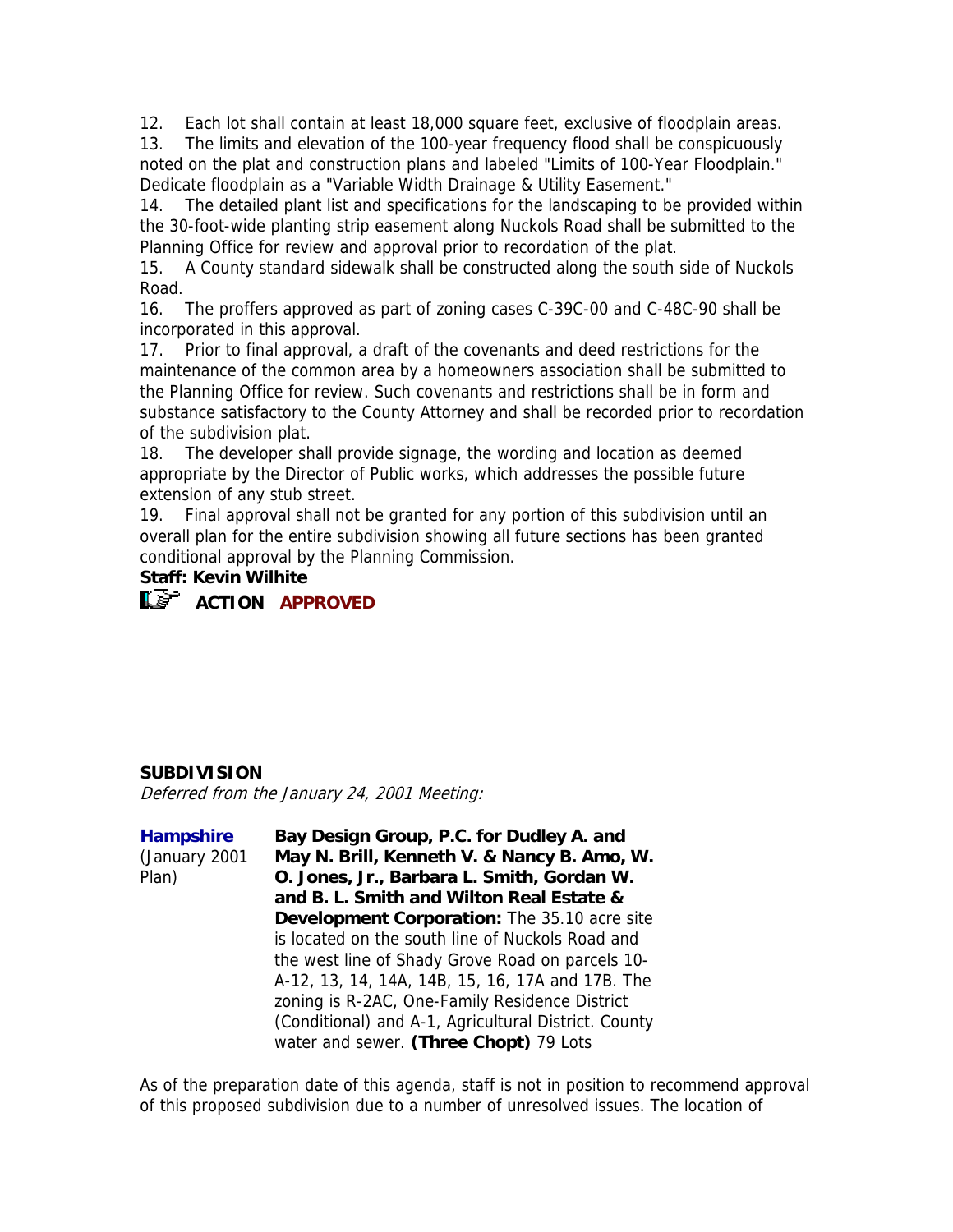wetlands on the site impacts the proposed layout and a revision appears to be necessary. A lack of water quality information provided at the time of submittal has raised questions concerning the location and design of BMP's. Staff also has concerns about the adjoining property that is part of the original rezoning cases and is designated as future sections of this project, but is not part of the conditional approval application. Staff will continue to work towards resolution of these issues prior to the meeting.Should the Commission act on this request, in addition to the standard conditions for subdivisions served by public utilities, the following additional conditions are recommended:

12. The detailed plant list and specifications for the landscaping to be provided within the 30-foot-wide planting strip easement along Nuckols Road and Shady Grove Road shall be submitted to the Planning Office for review and approval prior to recordation of the plat.

13. A County standard sidewalk shall be constructed along the south side of Nuckols Road and the west side of Shady Grove Road.

14. The proffers approved as part of zoning cases C-39C-00 and C-71-C-00 shall be incorporated in this approval.

15. Prior to final approval, a draft of the covenants and deed restrictions for the maintenance of the common area by a homeowners association shall be submitted to the Planning Office for review. Such covenants and restrictions shall be in form and substance satisfactory to the County Attorney and shall be recorded prior to recordation of the subdivision plat.

16. The developer shall provide signage, the wording and location as deemed appropriate by the Director of Public works, which addresses the possible future extension of any stub street.

17. Final approval shall not be granted for any portion of this subdivision until an overall plan for the entire subdivision showing all future sections has been granted conditional approval by the Planning Commission.

### **Staff: Kevin Wilhite.**

# **L**<sub>E</sub><sup>T</sup> ACTION APPROVED

### **VARINA:**

**P-1-01 John G. Chip Dicks for Telecom Consulting Group, Inc.:** Request for a provisional use permit under Sections 24-95(a), 24-120, and 24-122.1 of Chapter 24 of the County Code in order to construct a 250' lighted telecommunications tower and support facilities, on part of Parcel 205-A-44, containing 4,900 square feet, located at 6929 Monahan Road, on the east side of Monahan Road approximately 1,170 feet north of its intersection with Darbytown Road. The existing zoning is A-1 Agricultural District. The site is also in the Airport Safety Overlay District. **Staff: JoAnn Hunter. Deferral requested to April 12, 2001.**



**ACTION DEFER 4-12-01**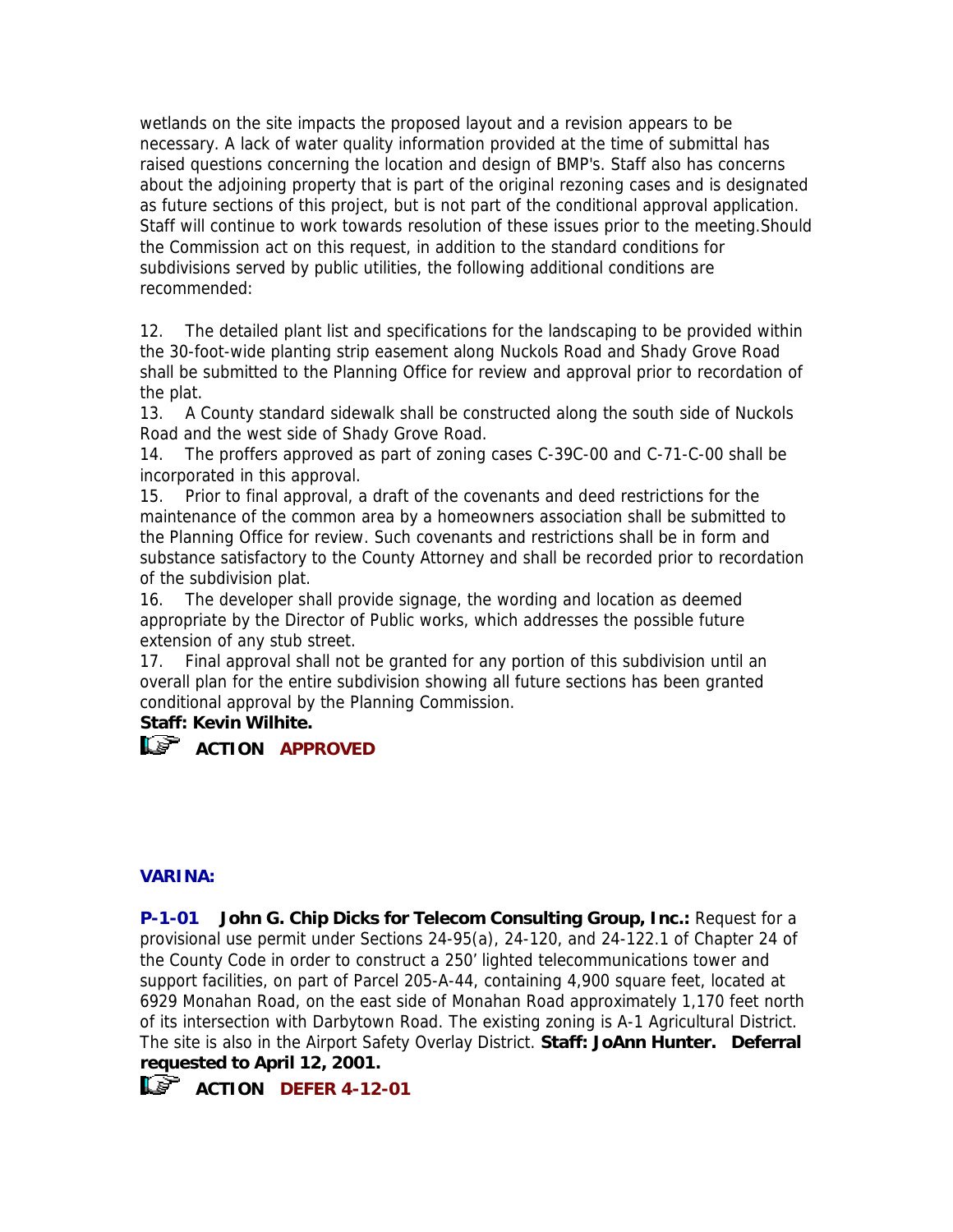#### **BROOKLAND:**

**C-10C-01 Glenn R. Moore for J & L Associates:** Request to conditionally rezone from R-4 One Family Residence District to B-3C Business District (Conditional), Parcels 81-11-E-13, 15 and 16, containing 0.55 acre, located on the east line of Fountain Avenue, approximately 120 feet south of Deep Run Avenue (West Broad Street Village).Expansion of an automobile dealership is proposed. The use will be controlled by zoning ordinance regulations and proffered conditions.The Land Use Plan recommends Urban Residential, 3.4 to 6.8 units net density per acre. **Staff: Mark Bittner.**

# **ACTION APPROVED**

### **FAIRFIELD:**

**C-11C-01 James W. Theobald for Daniel Corporation:** Request to conditionally rezone from R-2 One Family Residence District, O-2C Office District (Conditional), O/SC Office/Service District (Conditional), and PMD Planned Industrial District to R-5C General Residence District (Conditional), O-2C Office District (Conditional), and M-1C Light Industrial District (Conditional), Parcels 53-A-69, 71, 74B, 75-79, 81-84, and 87, containing 59.48 acres, located on the north line of Parham Road at St. Charles Road and on the east line of Scott Road approximately 450 feet south of Level Green Lane (private.). A mixed-use development including multi-family, light industrial and office uses are proposed. The R-5 District allows a maximum density of 14.5 units per acre. The nonresidential uses will be controlled by zoning ordinance regulations and proffered conditions. The Land Use Plan recommends Suburban Residential 1, 1.0 to 2.4 units net density per acre, Office and Office/Service. **Staff: Jo Ann Hunter. Deferral requested to March 8, 2001.**

**ACTION DEFER 3-8-01** 

**C-12C-01** Charlene E. Elliott for Arbor Services, Inc.: Request to conditionally rezone from A-1 Agricultural and C-1 Conservation Districts to O-2C Office District (Conditional), part of Parcel 74-A-14, containing approximately 3.6 acres, located on the west line of Wilkinson Road approximately 196 feet south of Sausiluta Drive. A radio station is proposed. The use will be controlled by zoning ordinance regulations and proffered conditions. The Land Use Plan recommends Open Space/Recreation and Environmental Protection Area. **Staff: Lee Householder.**

# **ACTION APPROVED**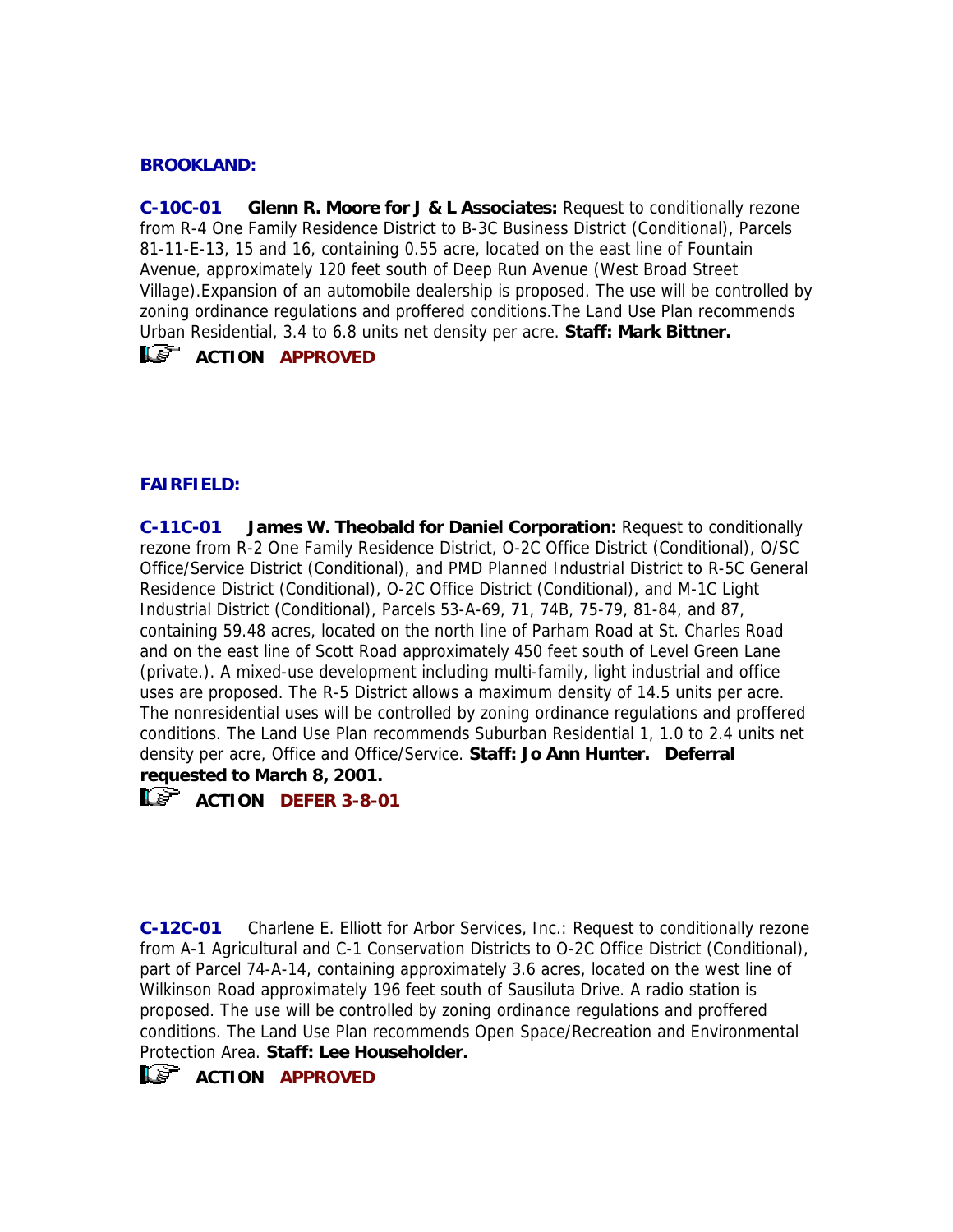### THREE CHOPT:

### Deferred from the December 7, 2000 Meeting:

**P-12-00 Christopher King for Sprint PCS:** Request for a provisional use permit in accordance with Sections 24-95 (a) (3) and 24-122.1 of Chapter 24 of the County Code in order to construct and operate a 120 foot cellular communications tower and antenna, on part of Parcel 49-9-A-3B, (North Carolina Furniture Company) containing 1,258 square feet, located on the south side of West Broad Street (U. S. Route 250) approximately 250 feet east of its intersection with Pemberton Road. The site is zoned B-2C Business District (Conditional). **Staff: JoAnn Hunter.**

# **ACTION APPROVED**

Deferred from the January 11, 2001 Meeting:

**C-7C-01 Curtis D. Gordon for West End Developers, L.L.C.:** Request to conditionally rezone from A-1 Agricultural District to R-3C One Family Residence District (Conditional), Parcels 56-1-A-1 (Winngate Subdivision) and 56-A-4, containing 5.55 acres, located on the north line of Church Road 200 feet west of its intersection with Abbey Lane. A residential subdivision is proposed. The R-3 District allows a minimum lot size of 11,000 square feet. The Land Use Plan recommends Suburban Residential 2, 2.4 to 3.4 units net density per acre. **Staff: Lee Householder. Deferral requested to March 8, 2001.**



**ACTION DEFER 3-8-01** 

### Deferred from the January 11, 2001 Meeting:

**C-8C-01 Michael Tummillo:** Request to conditionally rezone from A-1 Agricultural District to R-3C One Family Residence District (Conditional), Parcel 56-A-13A, containing 2.423 acres, located at the northwest intersection Church Road and Clary Preston Drive. A residential subdivision is proposed. The R-3 District allows a minimum lot size of 11,000 square feet. The Land Use Plan recommends Suburban Residential 2, 2.4 to 3.4 units net density per acre.**Staff: Lee Householder.** 

# **ACTION APPROVED**

**C-13C-01 J. M. Zeigler for J. M. Zeigler, Inc.:** Request to amend proffered conditions accepted with rezoning case C-44C-93, on Parcels 35-4-A-3 and 4, containing approximately 32,696 square feet, located at the terminus of Glastonbury Drive approximately 340 feet from N. Gayton Road in the Sedgemoor Oaks Subdivision. The proposed amendment is to delete proffer #1 related to requirements of the R-3 District. The Land Use Plan recommends Suburban Residential 2, 2.4 to 3.4 units net density per acre, and Environmental Protection Area. The site is also in the West Broad Street Overlay District.**Staff: Mark Bittner.**

**ACTION APPROVED**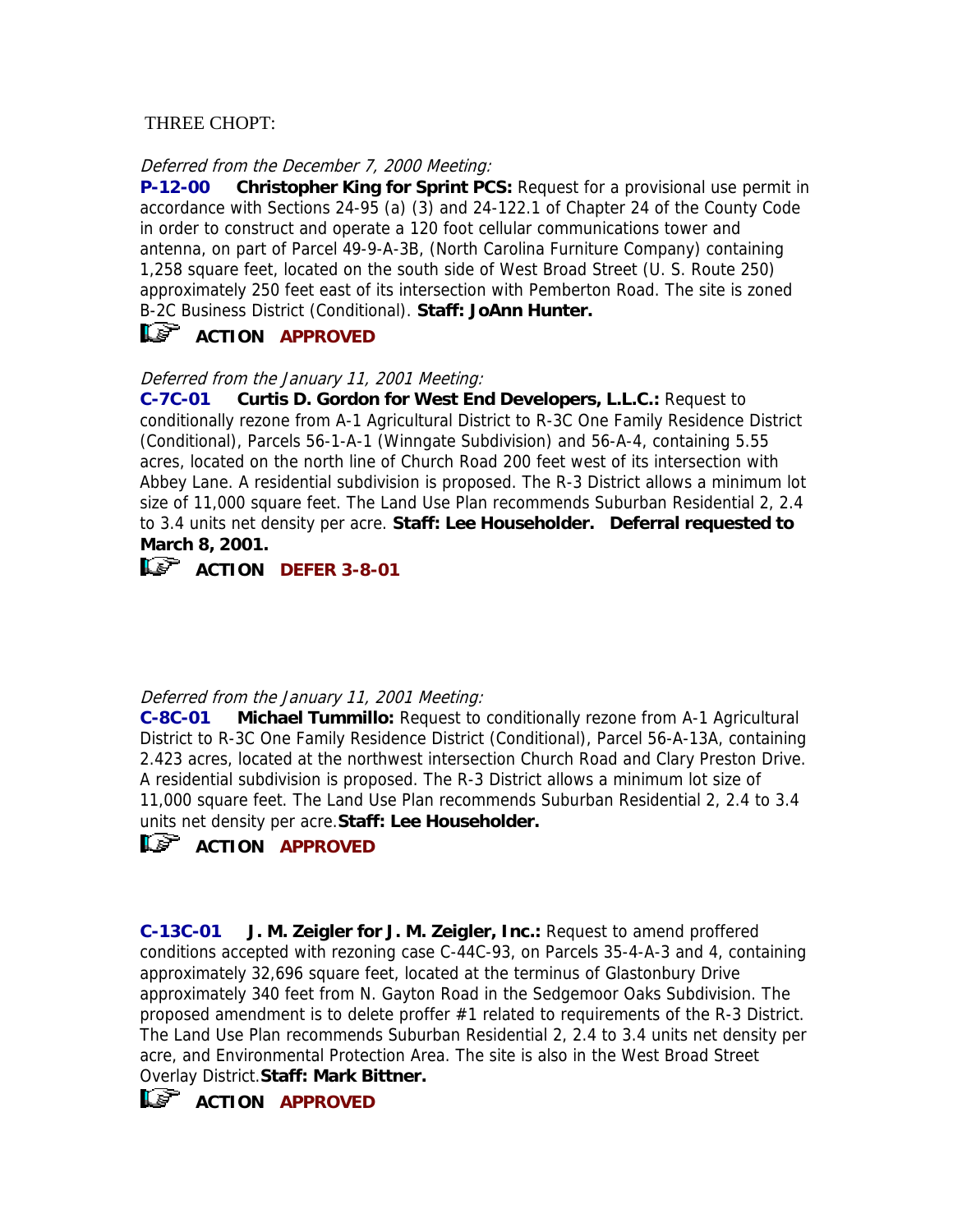**C-14C-01 Jay M. Weinberg for William W. Johnson, Patsy Ann Heider, Erle P. Anderson and Forrest G. Urban:** Request to conditionally rezone from A-1 Agricultural District and R-2 One Family Residence District to R-5AC General Residence District (Conditional), part of Parcels 58-2-A-3A and 4B (Broad Acres Subdivision); and Parcels 58-3-E-6 through 11, 58-3-C-4 through 10, 58-3-D-1through 7, and 58-3-F-1 through 5 (Andover Hills Subdivision), containing approximately 15.0 acres, located approximately 600' east of Pemberton Road at the western terminus of Mayland Drive and lots along Meadowview, Thornwood, Richwood and Winoker Roads beginning on the south line of Meadowview Road approximately 260 feet east of Ceres Road in the Andover Hills Subdivision as further described in files found in the Planning Office. A residential subdivision is proposed. The minimum lot size allowed in the R-5A District is 5,625 square feet. The Land Use Plan recommends Suburban Residential 2, 2.4 to 3.4 units net density per acre, and Urban Residential, 3.4 to 6.8 units net density per acre. **Staff: Mark Bittner.**



**ACTION APPROVED** 

### **TUCKAHOE:**

**C-15C-01 Andrew M. Conlin for Lucor:** Request to conditionally rezone from R-3 One Family Residence District to O-1C Office District (Conditional), B-1C and B-2C Business Districts (Conditional), Parcels 90-2-A-1 (Johnson Heights) and 90-A-19, 20 and 20A, containing 5.106 acres, located on the south line of Quioccasin Road approximately 150 feet west of Inez Road. A mixed-use development including office, retail and an automobile service use is proposed. The use will be controlled by zoning ordinance regulations and proffered conditions. The Land Use Plan recommends Suburban Residential 2, 2.4 to 3.4 units net density per acre, and Office. **Staff: Lee Householder. Deferral requested to March 8, 2001. ACTION DEFER 3-8-01** 

**P-2-01 Andrew M. Conlin for Lucor:** Request for a provisional use permit under Sections 24-58.2(c) and 24-122.1 of Chapter 24 of the County Code in order to allow a 15,000 square foot enclosed, air -conditioned three-bay auto service station on Part of Parcel 90-A-19, containing 0.431 acres, located on the south line of Quioccasin Road approximately 250 feet east of Pemberton Road.The existing zoning is R-3 One Family Residence District but is proposed for B-2C Business District (Conditional).**Staff: Lee Householder. Deferral requested to March 8, 2001.**

**ACTION DEFER 3-8-01**